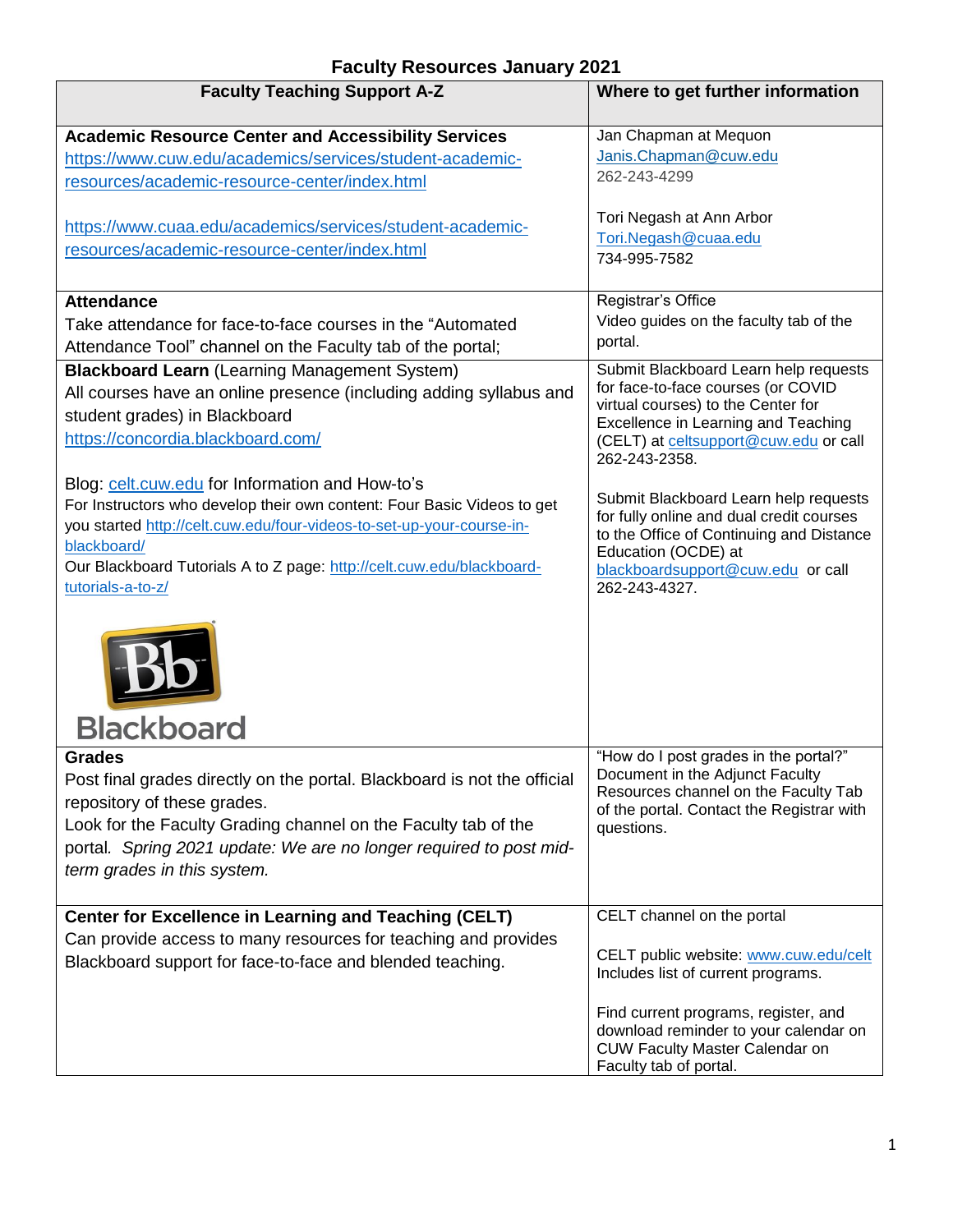| <b>Experiential and Service Learning</b>                                                                                                                                                                                                                                                                                                                 | Portal channel on the Faculty Tab                                                                                                                                                  |
|----------------------------------------------------------------------------------------------------------------------------------------------------------------------------------------------------------------------------------------------------------------------------------------------------------------------------------------------------------|------------------------------------------------------------------------------------------------------------------------------------------------------------------------------------|
| <b>Experiential and</b><br><b>Service Learning</b>                                                                                                                                                                                                                                                                                                       |                                                                                                                                                                                    |
| <b>Instructional Continuity Resources channel</b>                                                                                                                                                                                                                                                                                                        | On the Faculty tab of the portal at the                                                                                                                                            |
| Up-to-date information on strategies being used in response to<br>COVID-19. Look here for trainings created since March 2020 and<br>updates on Zoom and Blackboard you need to know about.<br>See also the Faculty Schedule channel for your classrooms and the<br>soon to be released COVID Capacity and technology information<br>for your classrooms. | top middle                                                                                                                                                                         |
| Library: Rincker Memorial (Mequon), Zimmerman (Ann Arbor)                                                                                                                                                                                                                                                                                                | Library Tab on the portal                                                                                                                                                          |
| <b>Services</b>                                                                                                                                                                                                                                                                                                                                          | 734-995-7454 (Ann Arbor)                                                                                                                                                           |
|                                                                                                                                                                                                                                                                                                                                                          | 262-243-4330 (Mequon)                                                                                                                                                              |
| <b>Magna Publications</b>                                                                                                                                                                                                                                                                                                                                | No sign in needed when accessing from                                                                                                                                              |
| Access to teaching and learning videos and articles for faculty by                                                                                                                                                                                                                                                                                       | a computer on the Mequon or Ann                                                                                                                                                    |
| faculty. Includes subscriptions to Mentor Commons, Magna                                                                                                                                                                                                                                                                                                 | Arbor campus:<br>https://www.magnapubs.com/                                                                                                                                        |
| Commons, and Teaching Professor newsletter.                                                                                                                                                                                                                                                                                                              | Instructions for setting up an account                                                                                                                                             |
| Open to all employees and students.                                                                                                                                                                                                                                                                                                                      | are on the CELT channel on the faculty<br>tab of the portal. Use the Part Time<br>faculty instructions if not only one set.                                                        |
| qualtrics.<br><b>Qualtrics (online) Survey Tool</b><br>Accounts connected to our enterprise license are available to all<br>faculty and staff. Senior level undergraduates and graduate<br>students may also use Qualtrics under the direct and close<br>supervision of their instructors for appropriate courses and projects.                          | Look for the request an account<br>process on the Qualtrics Accounts<br>Channel, Resources tab of the portal.<br><b>Elizabeth Evans</b><br>262-243-4283<br>Elizabeth.evans@cuw.edu |
| <b>Research Support for Students</b>                                                                                                                                                                                                                                                                                                                     |                                                                                                                                                                                    |
| There is a student research assistant available who can help<br>students (both graduate and undergraduate) with statistical<br>analyses and SPSS.                                                                                                                                                                                                        | Contact Angela Walmsley with<br>questions.<br>Angela Walmsley                                                                                                                      |
| Please contact: researchassistantsta@cuw.edu                                                                                                                                                                                                                                                                                                             | 262-243-2138<br>Angela.walmsley@cuw.edu                                                                                                                                            |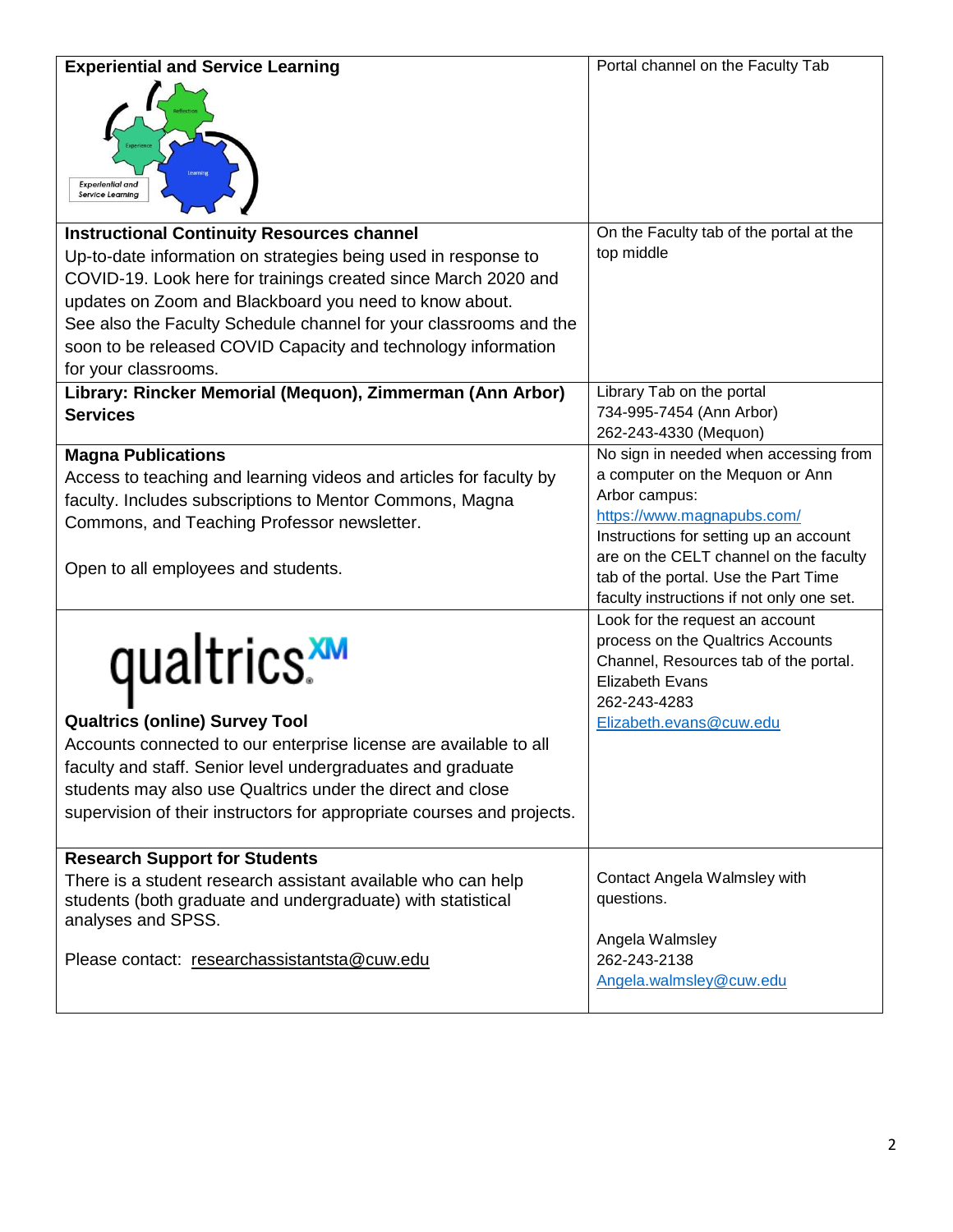| Student Evaluations are done through CourseEval                      |                                             |
|----------------------------------------------------------------------|---------------------------------------------|
| There is a great document in the channel that explains how to        | CoursEval channel on the Faculty Tab        |
| understand the reports you get following each term.                  |                                             |
|                                                                      | Contact Registrar's Office with             |
| courseval                                                            | questions.                                  |
|                                                                      |                                             |
|                                                                      |                                             |
| <b>Syllabus Template and Instructions</b>                            | Faculty Resources channel on the            |
| http://celt.cuw.edu/syllabus-template-and-instructions/              | Faculty tab of the portal                   |
| Syllabus Cover Sheet is available in the Forms Repository on the     | Leah Dvorak or Elizabeth Evans              |
| Resources tab.                                                       | 262-243-4283                                |
|                                                                      | Elizabeth.evans@cuw.edu                     |
| Zoom                                                                 | See information on the Instructional        |
| All employees have access to Zoom, and this is recommended for       | Continuity Channel. Information is also     |
| teaching if you are not already using Collaborate inside Blackboard. | available on the AV channel.                |
| Faculty Research & Scholarship Support A-Z                           | Where to get further information            |
|                                                                      |                                             |
| CITI (Responsible Conduct of Research Training for Faculty)          | Committee for Scholarship Integrity         |
| All faculty must complete this online training. If you are doing     | (CSI)                                       |
| human subjects research, you will also need "Biomedical Research     | Link on Research and Scholarship            |
| Basic Refresher" or "Social Science and Behavioral Research Basic    | channel on the portal, Faculty tab          |
| Refresher". You will need evidence of passing the latter to submit   |                                             |
| with IRB proposals. New: CITI training must be completed every       |                                             |
| four years.                                                          |                                             |
| This is also available for graduate students when approved by their  | Elizabeth Evans has how-to for<br>students. |
| departments.                                                         |                                             |
| <b>Concordia Intramural Research Grant (CIRG)</b>                    | <b>CIRG Grant Committee</b>                 |
| Internal grant awards for full-time faculty research projects. These | <b>Tim Macafee</b>                          |
| grants are intended to function as seed money in obtaining           | 262-243-2098                                |
| additional funding from outside sources.                             | Timothy.macafee@cuw.edu                     |
|                                                                      |                                             |
| Application window December 1 - February 1 for following year.       |                                             |
| <b>Concordia Intramural Teaching Grant (CITG)</b>                    | Elizabeth Evans, CELT                       |
| Internal grant for full-time faculty innovation in a course taught,  | 262-243-4823                                |
| including expenses and a faculty stipend. Also supports              | www.cuw.edu/celt                            |
| Scholarship of teaching and Learning (SOTL) projects.                | Application in Forms Repository on the      |
|                                                                      | portal Resources tab and in CELT            |
|                                                                      | channel on portal Faculty tab               |
| Application window is March $1 -$ June 1 for following academic year | Faculty tab of the portal.                  |
| <b>Digital Measures</b>                                              |                                             |
| POWERED BY                                                           | Leah Dvorak                                 |
| .::DigitalMeasures                                                   | 262 243 4522                                |
|                                                                      | Leah.dvorak@cuw.edu                         |
| Tool for tracking faculty activities, accomplishments, and           |                                             |
| scholarship. Update it as these occur.                               |                                             |
| Faculty Scholarship Week April 19 - 23, 2021 via Zoom                | Faculty Scholarship Committee and           |
| Peer-reviewed presentation/poster opportunity.                       | Office of Research and Sponsored            |
| Abstracts due Feb 1, 2021                                            | Programs                                    |
|                                                                      |                                             |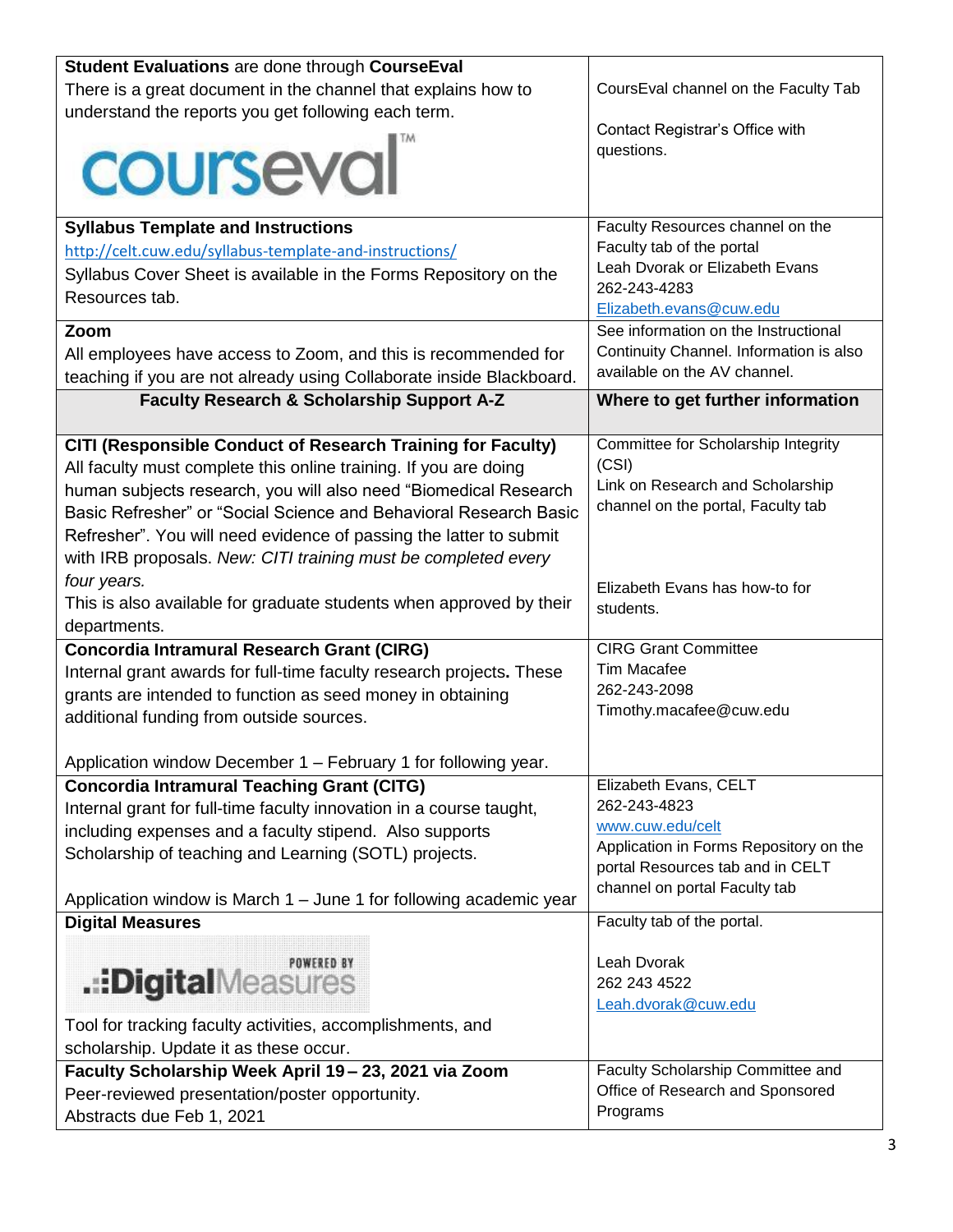| Poster session Wednesday, April 21, 11-1 Central or 3 to                                                                                     | Julie Dresen                                                               |
|----------------------------------------------------------------------------------------------------------------------------------------------|----------------------------------------------------------------------------|
| 5pm Central; Each will be assigned to a host and an hour                                                                                     | 262-243-2794                                                               |
| Presentations Monday, April 19 12pm to 1pm Central;                                                                                          | Julie.Dresen@cuw.edu                                                       |
| Thursday, April 22, 11am to Noon Central; Friday April 23                                                                                    |                                                                            |
| Noon to 1pm Central/ 1 to 2pm Eastern                                                                                                        |                                                                            |
| <b>Grant Support</b>                                                                                                                         | Office of Research and Sponsored                                           |
| Grant identification, writing support (pre-award process), post-                                                                             | Programs (ORSP)                                                            |
| award support, grant-writing workshops. Contact the ORSP for any                                                                             |                                                                            |
| grant inquiries, as all research grants must be submitted through                                                                            | Julie Dresen, Director                                                     |
| the ORSP                                                                                                                                     | 262-243-2794                                                               |
|                                                                                                                                              | Julie.dresen@cuw.edu                                                       |
| World's Largest Database of Sponsored<br><b>SPIN</b><br><b>Funding Opportunities</b>                                                         | Rachel Heil, Pre-Award<br>262-243-2745                                     |
|                                                                                                                                              | Rachel.heil@cuw.edu                                                        |
| SPIN is a funding database of grant opportunities from Federal,                                                                              |                                                                            |
| state, corporate and family foundations, and association sponsors.                                                                           | Natasha Irish, Financial Specialist                                        |
| CUW/CUAA faculty can search this database to locate funding for                                                                              | Natasha.irish@cuw.edu                                                      |
| scientific research, conferences, program funding, faculty                                                                                   |                                                                            |
| development, training or scholarship grants, capital, equipment, and                                                                         |                                                                            |
| fellowships, or set alerts to track specific opportunities.                                                                                  | See also Office of Research and                                            |
|                                                                                                                                              | Sponsored Programs (ORSP) channel<br>on the portal, Faculty Tab or the CUW |
| Register to get emails when grants open in your areas of interest.                                                                           | website                                                                    |
| Additionally, faculty members are encouraged to upload their CV                                                                              |                                                                            |
| into the database. Each word in your CV becomes a searchable                                                                                 |                                                                            |
| term that the system will use to match funding based on your area                                                                            |                                                                            |
| of expertise.                                                                                                                                |                                                                            |
|                                                                                                                                              |                                                                            |
|                                                                                                                                              |                                                                            |
| Cayuse 424                                                                                                                                   |                                                                            |
|                                                                                                                                              |                                                                            |
| Cayuse 424 Proposal Creation Software                                                                                                        |                                                                            |
| <b>Institutional Review Board (IRB)</b>                                                                                                      | Links on "Research and Scholarship"                                        |
| Reviews research proposals involving human subjects                                                                                          | Channel on the portal Faculty tab.                                         |
| <b>Animal Care and Use Committee (IACUC)</b>                                                                                                 |                                                                            |
| Reviews research proposals involving animals                                                                                                 |                                                                            |
|                                                                                                                                              | Library Tab on the portal                                                  |
| Rincker Memorial (MQ) Zimmerman (CUAA) Services                                                                                              | 734-995-7454                                                               |
| One-on-one support for online search strategies, InterLibrary loan<br>requests, tools to identify journal metrics and impact, copyright fair | 262-243-4330                                                               |
| use issues, use of citation management tools.                                                                                                |                                                                            |
| <b>Qualtrics (online) Survey Tool</b>                                                                                                        | Qualtrics Accounts Channel, Resources                                      |
| Accounts connected to our enterprise license are available to all                                                                            | tab of the portal                                                          |
| faculty and staff. Student research assistants can have accounts                                                                             | Elizabeth Evans, 262-243-4283                                              |
| under the supervision of a Concordia employee.                                                                                               | Elizabeth.evans@cuw.edu                                                    |
|                                                                                                                                              |                                                                            |